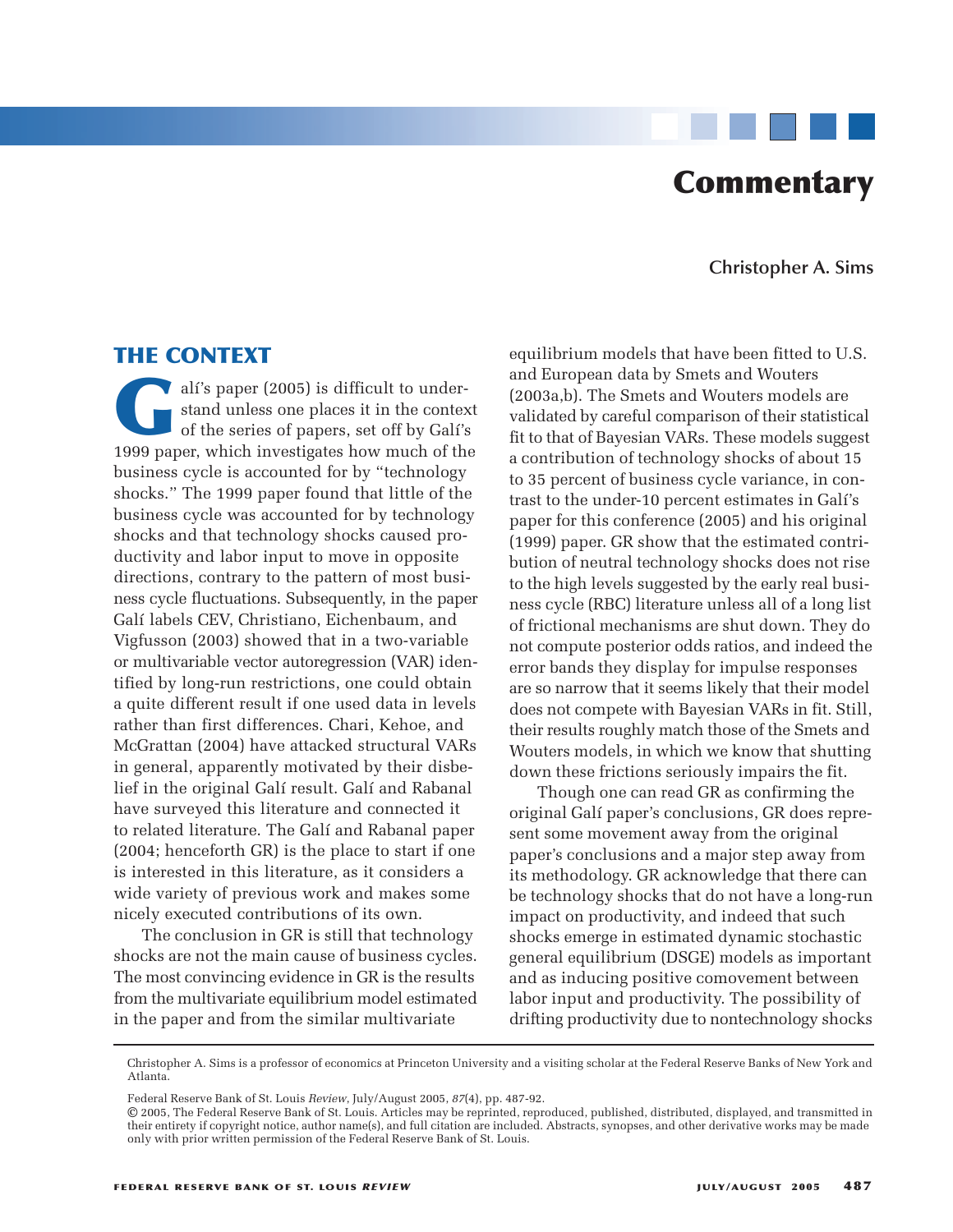is also acknowledged, with capital taxes discussed explicitly; drifts in time preference, which they don't discuss explicitly, might in principle be equally important. And as we have already noted, the estimated contribution of technology shocks to variance is in GR much greater than in the earlier Galí paper and in this paper.

So the substantive conclusion from GR, as I read it, is that technology shocks are very likely important enough that Keynesians of the early 1970s would have found the results surprising, even if they are also very likely not nearly as important as suggested in the earliest RBC models. In fact, it is a bit ironic that the fitted DSGE models imply similar nontrivial but modest roles for monetary policy shocks and technology shocks. It is as if the data are telling us that extremist monetarists, Keynesians, and RBC calibrators are all wrong, but all have a piece of the truth.

The methodological conclusion from the GR paper, as I read it, is that models with one or two shocks and/or one or two variables should be set aside. The estimated DSGE models do not imply that such small models can cleanly separate two meaningful categories of disturbances to the economy. There is plenty of room for methodological improvement, however, and this could change substantive conclusions. The entire literature, including GR, struggles with issues of detrending, differencing or not differencing, Hodrick-Prescott (HP) filtering, etc. Even Smets and Wouters, who do the best job so far of integrating various sources of uncertainty into substantive conclusions, use ad hoc detrending methods and do not fully incorporate uncertainty about low-frequency behavior into their analysis.

The paper at hand, though it does not reach this conclusion explicitly, is in fact a confirmation of the points that bivariate models are inadequate and that uncertainty about low frequencies is central. It documents drifting behavior in consumption share and hours per worker in all the countries it studies. It provides potential explanations for these drifts that amount to postulating additional sources of disturbance, which implies that a larger model would be useful, or perhaps even necessary, to sort out sources of variation.

And its results are inconclusive and variable across countries.

# **LONG- AND SHORT-RUN INFERENCE**

From one perspective, the RBC innovation was to insist that we should integrate the theoretical frameworks in which we analyzed growth and business cycle fluctuations. It has always seemed to me paradoxical, therefore, that the convention in the RBC literature has been to filter low-frequency variation out of the data before proceeding to analyze business cycle variations. The practical reason for this is similar to that underlying the use of deseasonalized data: The low-frequency data are *extremely informative* about parameters of simple growth models, so that if we fit freely to all the data, the resulting model would be essentially determined by the very-low-frequency data, leaving a poor fit to the cyclical frequencies. Of course, this is not a necessary outcome in principle. It is because of unrealistic simplicity in model dynamics that they cannot at the same time match low-frequency and higher-frequency data.

With seasonality, the additional model complexity required to fit seasonal and cyclical variation simultaneously is arguably a poor trade-off, because seasonality involves phenomena—like weather and holidays—that bring in new parameters unrelated to our central interests. With growth, though, the additional model complexity required would essentially be just more flexible and realistic modeling of sources of inertia, not fundamentally new structural parameters. We could handle such models now.

The literature has persisted in using ad hoc detrending methods and ignoring the effects of the detrending on uncertainty. The best treatment of low-frequency variation so far is probably in the Smets and Wouters U.S. model, where they remove a common linear trend from most (logged) variables and account for uncertainty about the trend parameter in constructing their posterior distributions. The trend is not treated directly as a structural parameter, however, and sample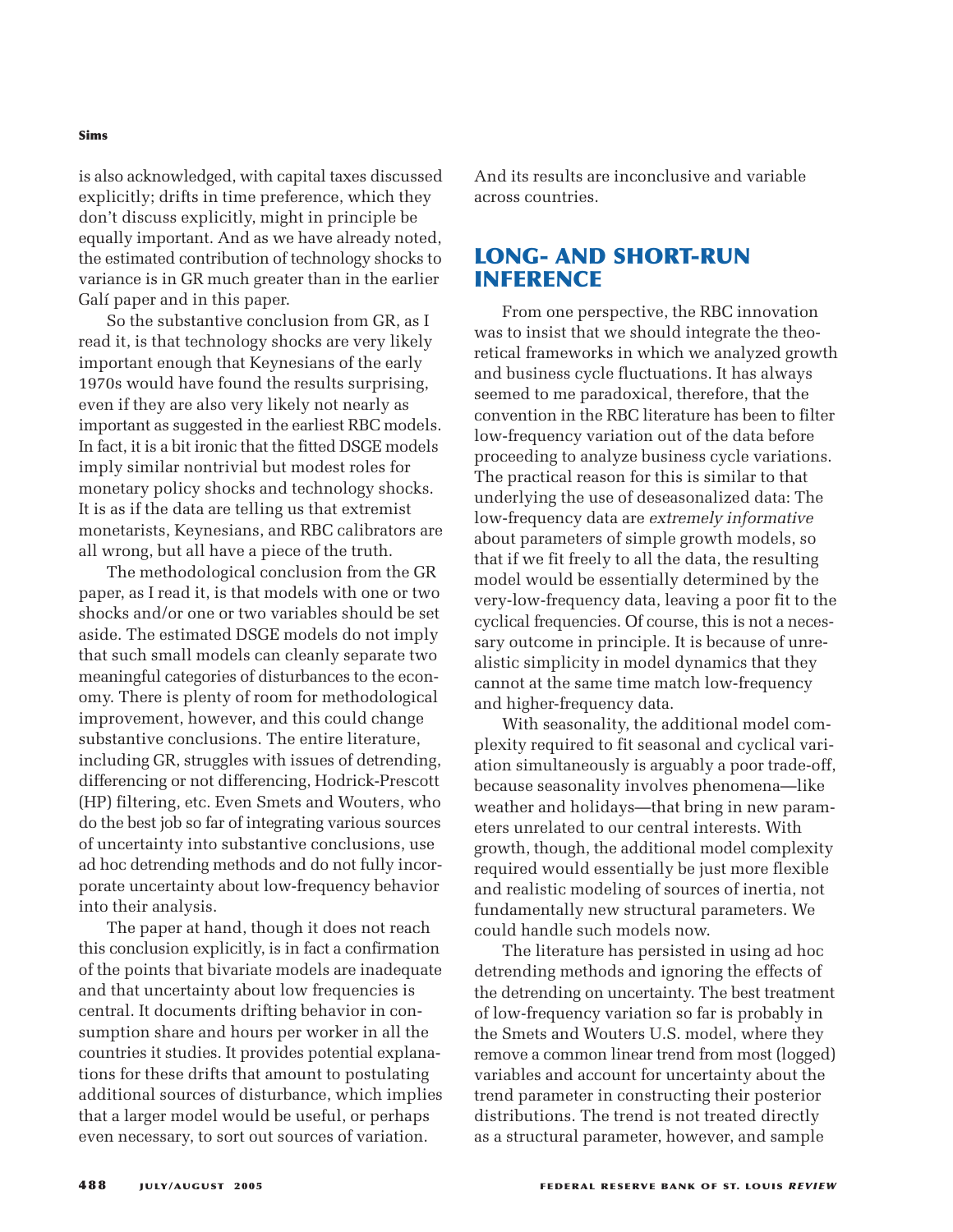means are extracted in advance with no accounting for uncertainty about them. In their model of the European Economic and Monetary Union, Smets and Wouters extracted a separate trend from each variable and did not account for uncertainty about the trends. Unsurprisingly, in light of these differences in treatment of low frequencies, the variance decomposition for the European data is quite different from that for the U.S. data, even though the impulse responses are qualitatively similar in the short run.

Galí's early paper and the one at hand use differenced log data. CEV pointed out that conclusions differed with variables in levels. GR agree, pointing also to work by other authors, that results are sensitive to whether data are differenced and to what kind of trend-removal is applied.

It appears to me that there are two reasons, beyond the fact cited above that standard models are not crafted to match low- and business cycle– frequencies simultaneously, for the persistence of detrending and differencing adhockery. One is the use of the HP filter in the early RBC literature and the strong tendency in the economics literature for the methodology of widely read papers to be imitated uncritically. The other is that, until recently, few economists understood Bayesian reasoning and hence most were inhibited by the formidable conceptual problems for inference about low frequencies in a frequentist approach. GR, though, do estimate a multivariate DSGE model using Bayesian methods. Bayesian methods can easily accommodate inference about means, trends, and orders of differencing. It is therefore disappointing that GR follow the rest of the literature in using a preliminary ad hoc detrending approach.

## **UNIT ROOTS, IDENTIFICATION**

There is a fundamental problem, recognized years ago, with identification of VARs by means of long-run restrictions. Sums of coefficients in MA or AR operators are weakly identified indeed identified only by means of lag length restrictions—unless the variables driving the operator are nonstationary. Without the nonstationarity, one can fix sums of coefficients arbitrarily

**Sims**

while achieving fits arbitrarily close to that of the true model.

The sum of coefficients that drives identification in this paper's structural VAR exercise is a sum of coefficients on a lag operator that applies to a stationary variable—the nontechnology shocks in the MA form, the ∆*n* variable in the AR form. It is therefore likely that the identification is fragile. Just to illustrate, suppose ∆*n* is i.i.d. and that the true lag distribution on ∆*n* in the equation defining the technology shock is a sequence of zeros. Suppose further that there is a rotation of the model that makes the lag distribution on ∆*n* in that equation  $\gamma(L) = L$ , i.e., only lagged  $\Delta n$  enters the equation, with a coefficient of 1. How close could the mistaken rotation, in which  $\gamma(1) \neq 0$ , come to the fit of the true model while still satisfying the identifying assumption  $\gamma(1) = 0$ ? The answer depends on lag length. If we fit a model in which  $\gamma(L)$  is restricted to order 5, setting  $\gamma(L) = 0.8L - 0.2L^2 - 0.2L^3 - 0.2L^4 - 0.2L^5$  gives a predictor with zero sum of coefficients that has  $R^2 = 0.8$  with the false  $\gamma(L) = 1$  predictor. With a lag length of *n* we can achieve an  $\mathbb{R}^2$  of  $1 - 1/n$ .

That identification in this setup depends on our treating lag length as known a priori is made very clear in the framework used by Shapiro and Watson (1988) and followed also in CEV. The estimation proceeds by using an equation of the form

$$
\Delta f_t = \beta(L)\Delta f_{t-1} + \gamma(L)\Delta X_t + \varepsilon_t^z,
$$

where  $f_t$  is productivity and  $X_t$  is a list of other, stationary variables. Current *X* is allowed in the equation, but is assumed to be possibly correlated with  $\varepsilon_t^z$ .  $\beta$  contains powers 1 to  $q$  of  $L$  and  $\gamma$  contains powers 0 to  $q-1$ . The solution to the simultaneity problem is to use lags 1 to *q* of  $\Delta f_t$  and lags 1 to  $q$  of  $X_t$  as instruments. It may be initially puzzling as to how this makes sense. The proposed instruments all seem to appear directly in the equation. But this is not quite true. *X* appears in the restricted equation only as ∆*X*. The instruments are the levels of *X*. It is true that all the lagged ∆*X* terms are exact linear combinations of the instruments, but current  $\Delta X_t$  is not—quite. Identification conditions are formally satisfied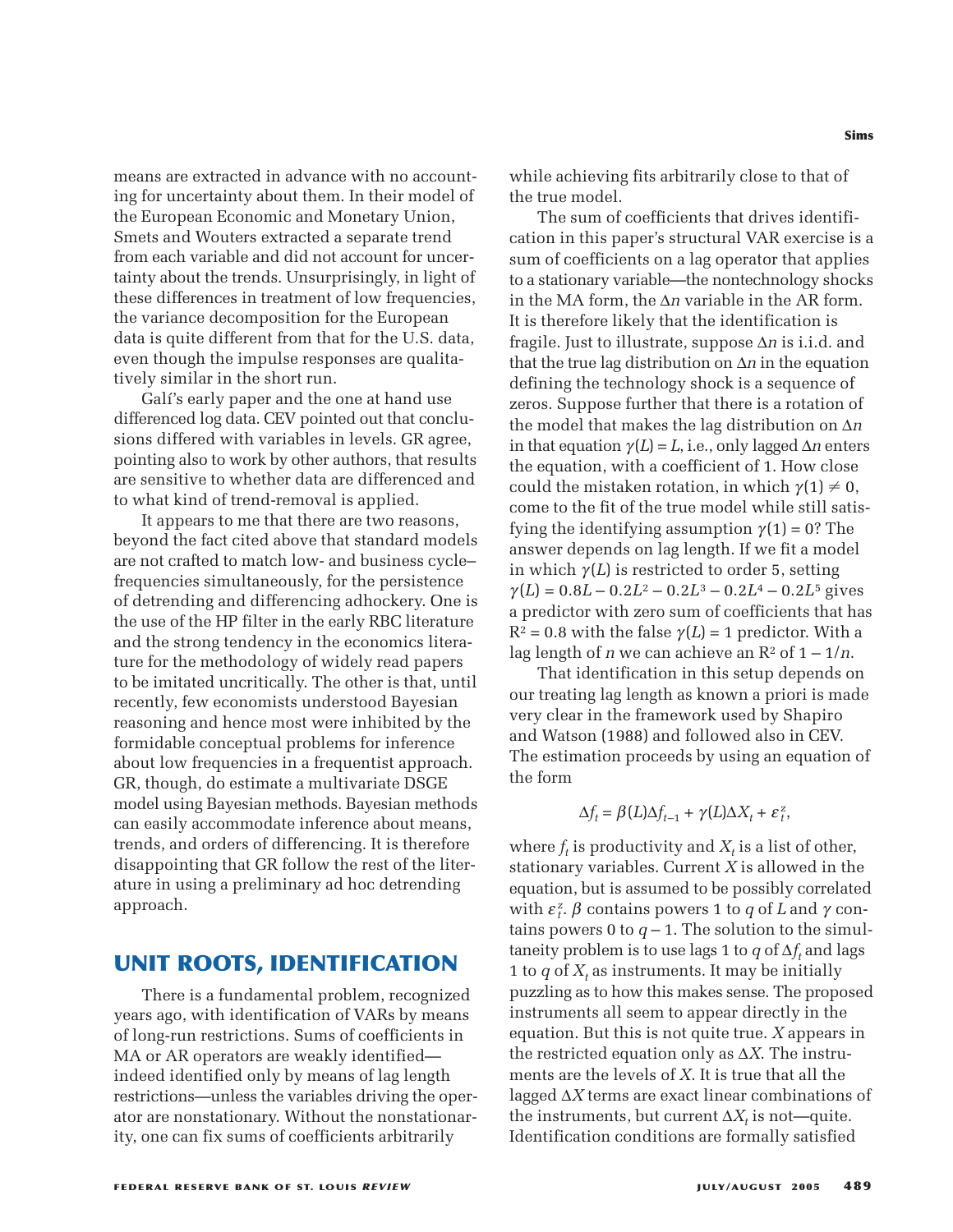#### **Sims**

because the best predictor of  $\Delta X_t$  based on  $q-1$ lags of  $\Delta X_t$  is not as good as the best predictor based on  $q$  lagged levels of  $X_t$ . But as the little example above should make clear, the difference between these two predictors, and hence the firmness of the identification, quickly shrinks toward zero as *q* increases. Because in fact we do not know *q*, but adjust it by checking fit with various values of *q*—i.e., we estimate *q*—the zero sum of coefficients restriction is arguably no restriction at all.

Once we understand this knife-edge identification, it is unsurprising that apparently minor differences in specification can have major effects on results.

The SVAR work in this paper is conditioned on there being two, nonrepeated unit roots in the joint productivity and hours process. The data are consistent with this assumption. When I run for Italy and the United States a levels version of the reduced form VAR underlying this paper's panel of country SVARs, a weak Minnesota prior, which pulls gently toward the two-unit-roots hypothesis, manages to pull the point estimates to nearly exactly satisfying the two-unit-roots hypothesis.

But when I run that reduced form without a prior, the sums of coefficients matrices emerge as follows:

|                              | Italy            |        | <b>United States</b> |        |
|------------------------------|------------------|--------|----------------------|--------|
|                              | Production Hours |        | Production Hours     |        |
| Production $0.9555 - 0.0109$ |                  |        | 0.9823               | 0.0225 |
| <b>Hours</b>                 | $-0.0179$        | 0.6975 | 0.4634               | 0.6028 |

The roots associated with the coefficient matrix for Italy are obviously about 0.956 and 0.698. For the U.S. matrix they are 1.008 and 0.577. Clearly a single-unit-root hypothesis is *also* consistent with the data, indeed even more consistent with it (in terms of likelihood) than the two-unit-roots hypothesis. Hours in the United States are estimated as nonstationary only because of cointegration with productivity. In Italy they are estimated as stationary, with the paper's identifying assumption very nearly satisfied by the reduced form, taking the nontechnology shock as simply the productivity innovation.

It is possible to deal directly with the uncertainty about whether roots are exactly 1 and how many roots are nonstationary. Bayesian inference

in these models has no need for preliminary tests to determine stationarity or for identifying cointegrating vectors and conditioning inference on them. From a Bayesian perspective, all scientific reporting of inference is best regarded as helping readers to understand the shape of the likelihood function, on which any decision making use of the results ought to be based. The likelihood function for these models shows no special behavior as we cross from stationary to nonstationary regions of the parameter space.

I have reestimated the paper's structural VAR using priors that pull toward unit root behavior with varying intensity and toward forms with one or two unit roots. In most countries, the qualitative results are similar to those shown in the paper, with unambiguously negative responses of hours to identified technology shocks in the same countries where the paper finds them. In the United States, though, results are sensitive to how insistent one is about there being two distinct unit roots.

The prior I use (documented in Sims and Zha, 1998, and also in the comments to the code in mgnldnsty.R or mgnldnsty.m available at sims.princeton.edu/yftp/VARtools) has one component indexed by the parameter  $\lambda$  that pulls estimates toward at least one unit root and zero constant term, or else toward stationarity (with a nontrivial constant). Another component, indexed by  $\mu$ , pulls toward independent unit roots in all variables. When  $\mu$  is even moderately large, the posterior peaks at two roots very close to 1. But for any given value of  $\mu$ , as  $\lambda$  increases, the estimates eventually flip to showing a positive response of hours to productivity shocks at all horizons. Figure 1 shows the posterior modal response for  $\lambda = 0.5$ ,  $\mu = 0$ , together with the 90 percent error band. The error band is not so different from that shown in Galí's paper, but the location of the modal response is very different. This prior is very weak, but not so weak as to imply low posterior odds. The marginal data density corresponding to the plot is within a factor of 10 of the highest marginal density I have found by varying parameters of the prior. It is possible to get the same pattern in the modal responses, higher marginal data densities, and narrower implied error bands, by tightening up the prior somewhat.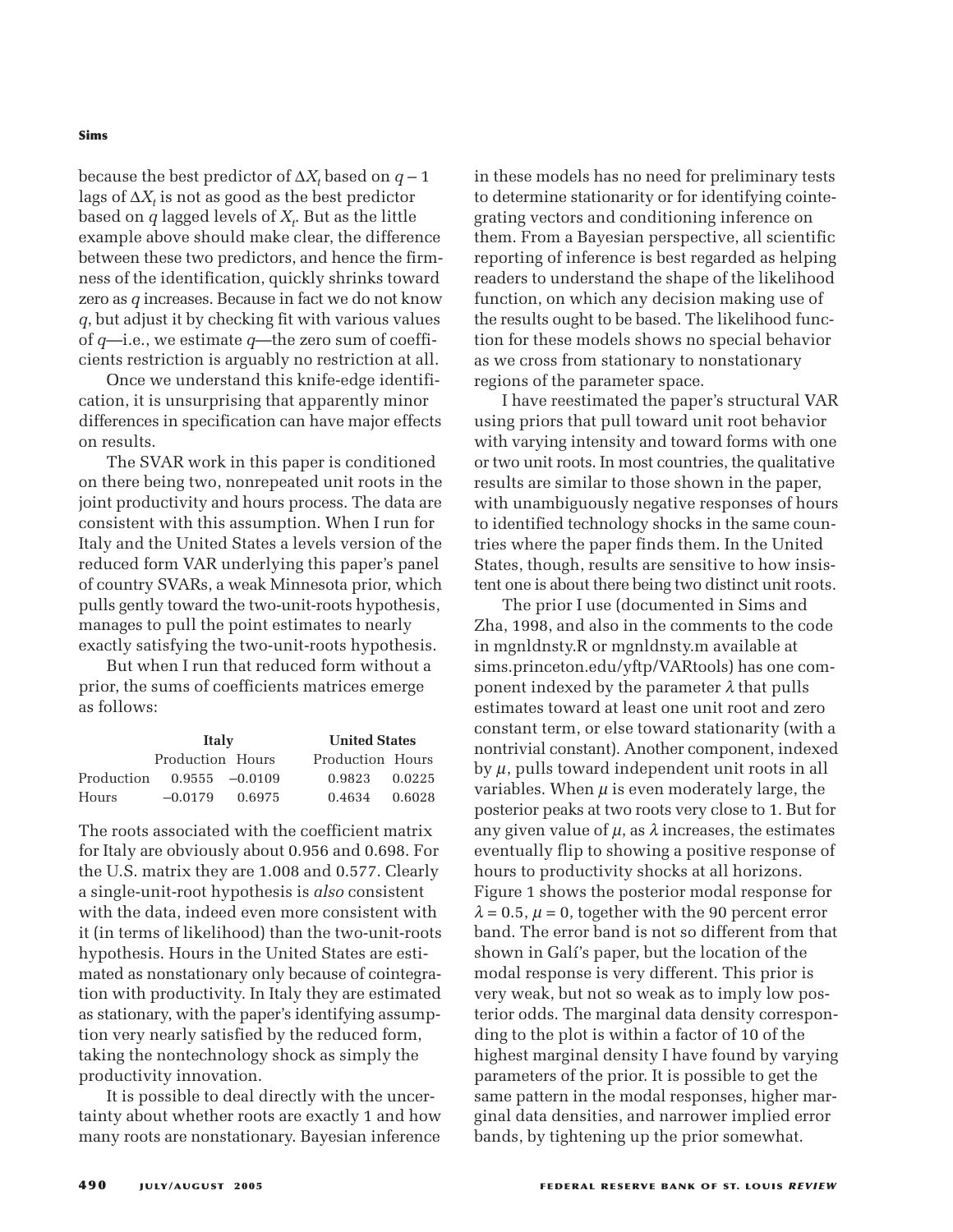### **Figure 1**

**Response of Employment to Technology Shock:**  $\lambda = 0.5$ ,  $\mu = 0$ 



The degree to which the data leave the sizes of roots indeterminate can be seen from the posterior probability density functions for the absolute values of the smallest and largest roots, shown in Figures 2 and 3, computed with the same fairly diffuse prior as was used to generate Figure 1.

These results only strengthen a conclusion already available from the impulse response graphs at the end of Galí's paper. Those figures show that the response of hours to a technology shock is estimated as significantly positive in one country (Japan), significantly negative in two countries (United Kingdom and Italy), and indeterminate in four (United States, Canada, France, and Germany). Reworking the U.S. data allowing for uncertainty in the number of roots has made the U.S. results even more uncertain and, with one reasonable prior, made the modal response positive rather than negative.

In fact, the responses of gross domestic product (GDP) to a technology shock are equally unstable across countries. Four countries (Italy, United States, Canada, and Germany) show indeterminate responses of GDP to a technology shock, one shows a negative response (United Kingdom), and two show a positive response (France and Japan).

## **Figure 2**

**Largest Root,**  $\lambda = 0.5$ ,  $\mu = 0$ 



#### **Figure 3**

**Second-Largest Root,**  $\lambda = 0.5$ ,  $\mu = 0$